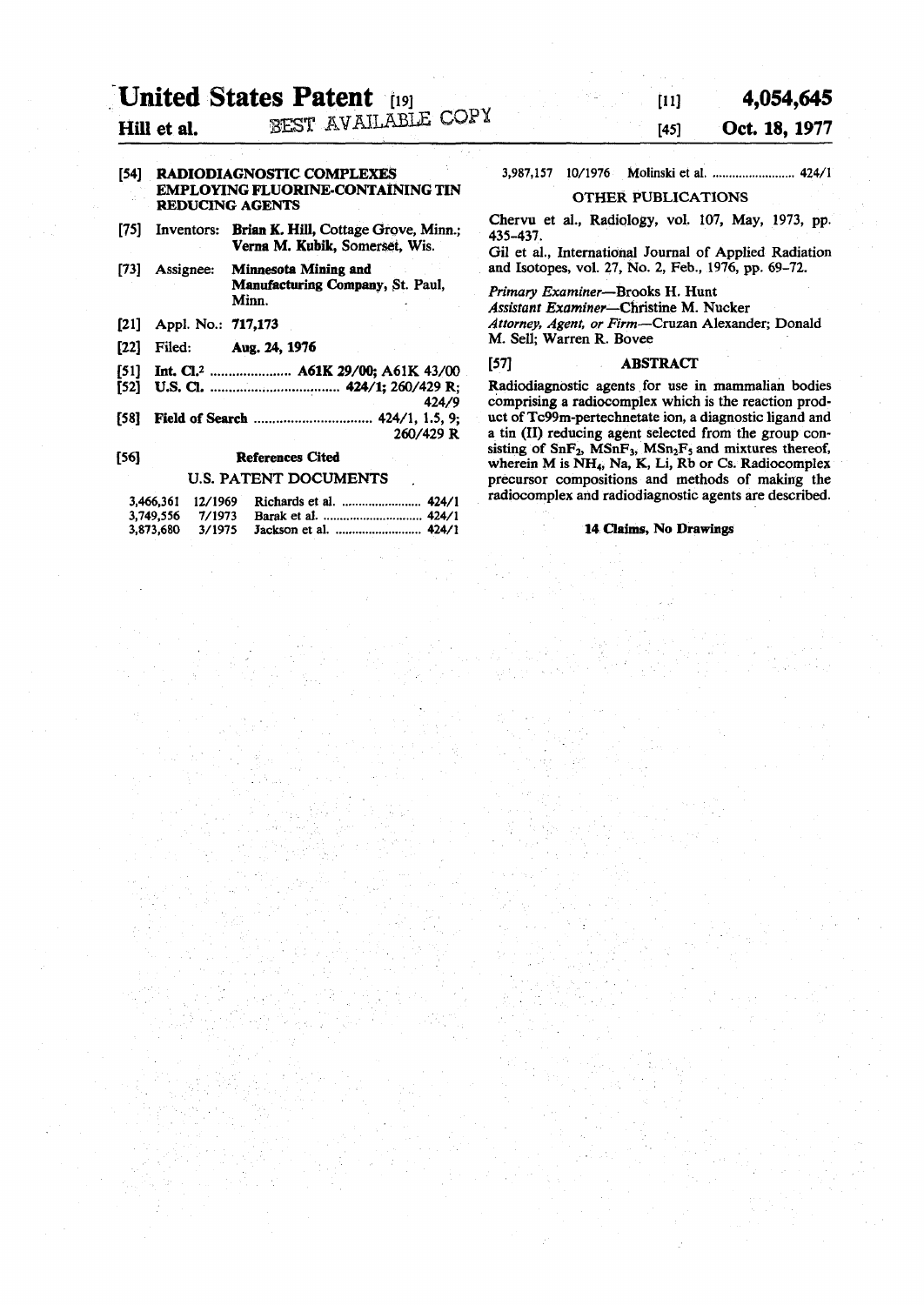# RADIODIAGNOSTIC COMPLEXES EMPLOYING FLUORINE-CONTAINING TIN REDUCING AGENTS

5

The present invention relates to diagnostic agents for use in mammalian bodies which are solutions comprising target-specific radiocomplexes containing Tc-99m as the radioactive component. More particularly, the present invention relates to kits for preparing diagnostic 10 diagnostic radiocomplexes using stannous chloride reradiocomplexes which are more readily prepared in pure form and which have improved storage, stability, and to radiocomplexes which have improved reliability, reproducibility and target specificity. The radiocomplexes comprise the reaction product of Tc-99m-per- 15 technetate ion, a target-specific diagnostic ligand and a fluorine-containing tin (II) salt which is a source of tin (II) ion and which is selected from the group consisting of  $SnF_2$ , a fluoro-stannate salt such as  $MSnF_3$  and  $MSn_2F_5$ , and mixtures thereof, wherein M is Na, K, 20 mation of useful diagnostic radiocomplexes. These NH4, Li, Rb or Cs.

The use of radioactive materials for imaging skeletal bone structure, internal organs and other portions of the mammalian body is known. The use of technetium - 99m (Tc-99m) for radioactively imaging portions of the 25 body and skeleton has proved particularly advantageous due to the low energy gamma radiation and short half life of the radioactive technetium. In use, the Tc-99m is associated with a ligand component to form a radiocomplex. The ligand can be a target-specific li- 30 gand, i.e., selected so that when it is injected into the body it will carry the technetium to a specific target in the body or skeleton of a mammal. When the radiocomplex is injected or otherwise introduced into the body and has become localized in the target, scanning the 35 are solutions containing radiocomplexes which are the body for radioactivity can reveal information regarding the structure or function of the target organ, identify areas of increased skeletal uptake, or otherwise provide diagnostic information. These techniques and materials have become widely known in the art as evidenced by 40 U.S. Pat. No. 3,852,414 issued Dec. 3, 1974, and the reference cited at Column 1 therein.

For clinical use it is common practice to provide the reducing agent and the diagnostic ligand together as a "kit" which comprises a container, usually a glass vial, 45 having therein a reducing agent such as a source of tin (II) ion, for example a solution of stannous chloride  $(SnCl<sub>2</sub>)$ , and a ligand component which is a targetspecific ligand which can complex with technetium. Just prior to use, the ligand is radioactively labeled by 50 aseptically introducing a solution containing Tc-99mpertechnetate ion such as can be obtained from a Tc-99m generator in the conventional manner. The tin (II) ion reduces the pertechnetate ion and permits the technetium to associate or complex with the ligand compo- 55 nent to radioactively "label" the ligand material.

The radiodiagnostic solution thus prepared can then be injected into the mammalian organism whereupon the radiocomplex migrates to, and localizes in, a selected target portion of the body and can provide an 60 image or other information about the body when the body is scanned for radioactivity with appropriate apparatus such as a rectilinear scanner or gamma camera.

While the use of these radiocomplexes has proven to be a useful diagnostic technique, their use is attended by 65 a variety of difficulties. The use of  $SnCl<sub>2</sub>$  as the source of tin (II) ions for reduction of pertechnetate poses several problems. The SnCl<sub>2</sub> is difficult to obtain and maintain

pure in kit form since it readily oxidizes or hydrolyzes. This degradation can cause the production of undesirable alternate species or by-products in the kits. This in turn can provide undesirable body background and unclear organ outline due to excessive uptake of the resulting radiocomplexes in non-target areas of the body.

The present invention overcomes the disadvantages associated with the formation of Tc-99m-containing ducing agents. More paritcularly the present invention relates to Tc-99m-containing diagnostic radiocomplexes and the method of preparing these radiocomplexes using a unique class of fluorine-containing tin (II) salts. Surprisingly, the fluorine-containing tin (II) salts employed in this invention exhibit improved resistance to hydrolysis and oxidation compared with the previously used stannous chloride reducing agents yet are capable of readily reducing pertechnetate to allow forseemingly contradictory properties provide radiodiagnostic solutions having superior target specificity, i.e. lower uptake in non-target areas of the body. Further, the precursor components or "kits" used to prepare the radiodiagnostic solutions can be formulated and stored at room temperatures for prolonged periods of time without significant degradation. In contrast, prior art kits employing  $SnCl<sub>2</sub>$  reducing agents are subject to significant degradation during handling and storage and therefore are formulated using greater initial amounts of reducing agent containing potentially toxic tin. Moreover, these kits have to be maintained under refrigerated conditions to minimize degradation.

The radiodiagnostic solutions of the present invention reaction product of (a) radioactive pertechnetate ion with (b) a target-specific diagnostic ligand, and (c) a reducing agent which is a fluorine-containing tin (II) salt which is a source of tin (II) ion and which is selected from the group consisting of stannous fluoride  $(SnF_2)$  and a fluorostannate salt such as MSnF<sub>3</sub> or  $MSn_2F_5$ , and mixtures thereof, wherein M is Na, K, NH4, Li, Rb or Cs. The radiodiagnostic solutions are preferably sterile, aqueous isotonic solutions such as an isotonic saline solution or the like.

When the radioactive Tc-99m-pertechnetate ion (99mTcO<sub>4</sub> $-$ ) is admixed in aqueous solution with the target-specific diagnostic ligand and a source of tin (II) ion, the tin (II) ion is believed to act as a reducing agent to lower the oxidation state of the pertechnetate so that the resulting technetium (Tc-99m) will form a complex with the diagnostic ligand. The radioactive pertechnetate ion is reduced by the tin (II) ion to a technetium species having an oxidation state greater than 0 and less than  $+7$ . This reduction is followed by the formation of a chemical complex of the technetium with the targetspecific ligand. The reduction and complexing reactions are conveniently carried out in aqueous solution at room temperature.

The radioactive pertechnetate ion (99m  $TcO<sub>4</sub>$ ) is well known to the radiodiagnostic art. A solution of the pertechnetate ion useful in the present invention can be obtained from a technetium generator in the conventional manner. Eluting or "milking" the generator with an aqueous medium will provide a sterile, non-pyrogenic solution containing pertechnetate in the form of  $\overline{M}$ <sup>x</sup>(99m-TcO<sub>4</sub>-)<sub>x</sub>, wherein M<sup>x</sup> is a pharmaceutically acceptable cation such as a proton, an alkali metal ion,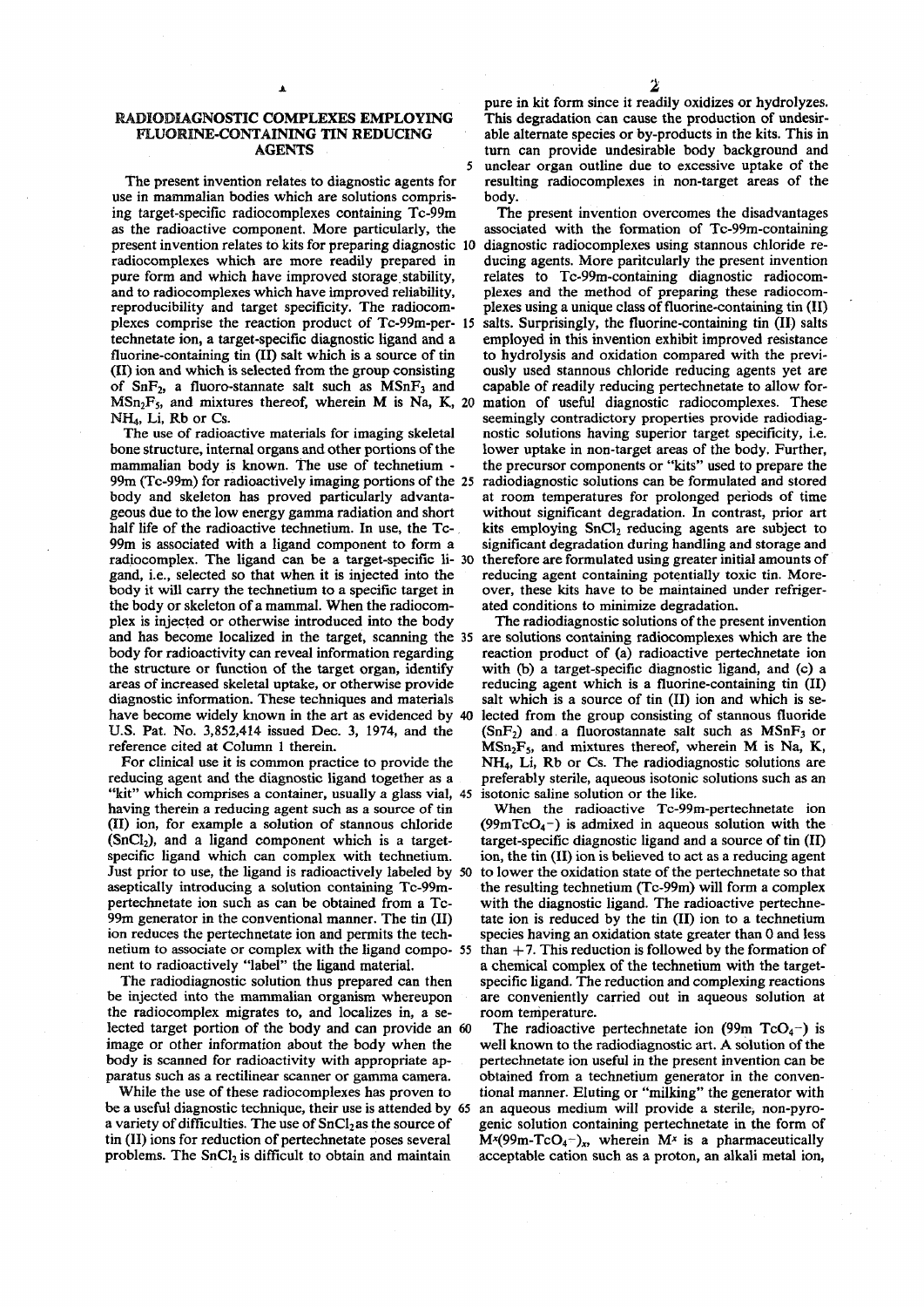an ammonium ion or the like and most preferably so- invention provide a stable source of tin (II) ion in a dium or ammonium, and wherein x is a positive integer readily prepared and purified form. The salts which act less than four. Typically, the aqueous elution medium is as a source of tin (II) ion, and hence a reducing agent, in a saline solution which provides sodium 99m pertechne-<br>the present invention are the fluorine containing a saline solution which provides sodium 99m pertechne-

ful in the present invention are, per se, well known in the art. The literature is replete with reference to varithe art. The literature is replete with reference to vari-<br>ous compounds which can complex with technetium in as sodium (Na), potassium (K), lithium (Li), rubidium the presence of tin (II) and thereafter be injected into 10 (Rb) or cesium (Cs).<br>the body and localize in a desired area thereof. A partial Stannous fluoride is readily available. The other stanthe body and localize in a desired area thereof. A partial list of such compounds would include those listed in list of such compounds would include those listed in nate salts,  $MSnF_3$  and  $MSn_2F_5$ , can be readily prepared U.S. Pat. No. 3,852,414 issued Dec. 3, 1974: sodium by the addition of alkali metal fluoride or ammonium pyrophosphate, long chain polyphosphates, tripoly-<br>phosphate to a solution of tin (II) fluoride. The MSn<sub>2</sub>F<sub>3</sub><br>phosphate, cyclic or ring metaphosphates of the for-15 compounds can be prepared by the addition of the M phosphate, cyclic or ring metaphosphates of the for- 15 compounds can be prepared by the addition of the M mula  $P_nO_{3n}$ <sup>-n</sup>, chelating agents, red blood cells, and fluoride to a solution of tin (II) fluoride unitl the mula  $P_nO_{3n}^{-n}$ , chelating agents, red blood cells, and proteins including albumins; sulfur-containing compounds described in U.S. Pat. No. 3,873,680 issued Mar.<br>25, 1975, including N-acetyl-penicillamine, 2-mercaptoethanol, 3-mercaptopropanol, 4-mercaptobutanol, 4- 20 mercapto-2-methyl-2-butanol, 2-mercaptoethylamine, mercapto-2-methyl-2-butanol, 2-mercaptoethylamine, fluoride (slightly in excess of a 1:1 ratio). Crystallization 6,8-dihydrothioctic acid, alpha-thio-2-furan pyruvic provides the MSnF<sub>3</sub> compound. A detailed discussion acid, p-mercaptobenzoic acid; 2,3-dimercaptosuccinic acid. Other useful known diagnostic ligands would acid. Other useful known diagnostic ligands would be found in Donaldson, J. D. and O'Donoghue, J. D., include diethylenetriamine pentaacetate salts such as 25 "Complex Tin (II) Fluorides," Journal of the Chemical the pentasodium and calcium trisodium salts, imidodi-<br>
society, pp. 271–275 (1964). Stannate salts where M is<br>
phosphate, ethyl-1 hydroxy-1,1-diphosphonate sodium or potassium are preferred because of superior phosphate, ethyl-1 hydroxy-1,1-diphosphonate sodium or potassium are preferred because of superior (EHDP), methylene diphosphonate (MDP), diethylene- solubility properties and compatibility with mammalian triamine penta(methylene phosphonic acid) (DTPMP), bodies.<br>
penicillamine, cysteine, phytic acid, mercaptoisobutyric 30 The diagnostic radiocomplex agents of this invention penicillamine, cysteine, phytic acid, mercaptoisobutyric 30 acid, monomercaptosuccinic acid, diethylene triamine can be prepared by reacting the pertechnetate, the tin pentaacetic acid (DTPA), N-(2,6 dimethyl phenyl car- (II) reducing agent and the diagnostic ligand together in pentaacetic acid (DTPA), N-(2,6 dimethyl phenyl car- (II) reducing agent and the diagnostic ligand together in<br>bamoylmethyl) iminodiacetic acid (HIDA). aqueous solution. The reduction of the pertechnetate by

tion to those listed above can be used if they can form minutes.<br>
stable complexes with technetium and exhibit target Because of the short half-life of technetium 99m and stable complexes with technetium and exhibit target specificity in the body. Compounds having the requisite the desire to minimize operator exposure to radioactive target specificity can be selected by known techniques materials, it is preferred to generate and admix the ra such as by the determination of partition coefficients 40

with technetium and posses the required target specific-<br>ity are sodium pyrophosphate  $(Na_4P_2O_7, 10H_2O)$ , 2,3- in solution or dried form are generally prepared for ity are sodium pyrophosphate  $(Na_4P_2O_7.10H_2O)$ , 2,3- in solution or dried form are generally prepared for dimercaptosuccinic acid (DMSA), and 6,8-dihydrothi- 45 clinical use. These kits comprise an ampule or a glass dimercaptosuccinic acid (DMSA), and 6,8-dihydrothi- 45 octic acid (DHTA) which provide target specificity for vial typically having a volume of about 1 to 25 cc and<br>bone, kidney and liver-gall bladder respectively. As sealed by a septum and having aseptically distributed noted previously these materials are readily available and are per se well known in the radiodiagnostic art. For example, the use of Tc-99m labeled pyrophosphate 50 as a bone-scanning radiodiagnostic agent is described in solution. The technetium in the form of a solution con-<br>Krishnamurthy et al., "Kinetics of 99m Tc - Labeled taining Tc-99m-pertechnetate ion is obtained by the Pyrophosphate and Polyphosphate in Man," *Journal of* elution of a technetium generator with saline solution. *Nuclear Medicine,* Vol. 16, Number 2, pp. 109-115 These generators and elution techniques are well 3,873,680 issued Mar. 25, 1975, discloses the use of tech- 3,873,680, issued Mar. 25, 1975, for a description ol netium - 6,8-dihydrothioctic acid complexes as liver and gall bladder specific radiodiagnostic agents. The use of The pertechnetate containing solution is then charged<br>2.3- dimercaptosuccinic acid is described in an article by to the kit, such as by injection with a syringe thro Handmaker et al., "Clinical Experience with 99m-Tc 60 the septum. The reduction of the pertechnetate and the DMSA (Dimercaptosuccinic Acid), A New Renal Im- radioactive labeling of the diagnostic ligand occurs tc aging Agent," Journal of Nuclear Medicine, Vol. 16, No. form a target-specific radiocomplex. The resulting radi-<br>1, pp. 28–32 (1975). collagnostic solution can then be withdrawn from the kit

form stable complexes with the target-specific diagnos- 65 and diagnosis. tic ligand, the pertechnetate ion must be reduced to a Alternatively, the components may be furnished as a lower valence state by an in situ reducing agent such as multi-part kit where appropriate amounts of each of the a tin (II) ion. The reducing agents described in this components is separately packaged in sterile vials 01

tate (Na  $99mTcO<sub>4</sub>$ ).<br>The target-specific diagnostic ligands which are use-<br>muoride (SnF<sub>2</sub>), M trifluorostannate (MSnF<sub>3</sub>), and M fluoride (SnF<sub>2</sub>), M trifluorostannate (MSnF<sub>3</sub>), and M pentafluoro distannate (MSn<sub>2</sub>F<sub>5</sub>), and mixtures thereof, as sodium (Na), potassium (K), lithium (Li), rubidium (Rb) or cesium (Cs).

> by the addition of alkali metal fluoride or ammonium fluoride to a solution of tin (II) fluoride. The  $MSn_2F_5$  $SnF<sub>2</sub>:MF ratio is about 2:1. The precipitate which forms can be filtered, washed and dried.$

> The  $MSnF_3$  compounds are prepared by admixing solutions of tin (II) fluoride and a slight excess of M provides the MSnF<sub>3</sub> compound. A detailed discussion of the preparation and analysis of these compounds can "Complex Tin (II) Fluorides," Journal of the Chemical solubility properties and compatibility with mammalian

aqueous solution. The reduction of the pertechnetate by As can be appreciated, the useful diagnostic ligand the tin (II) and the complexing of the components takes components are quite numerous. Compounds in addi- 35 place at room temperature, usually within about 5 to 15 place at room temperature, usually within about 5 to 15

materials, it is preferred to generate and admix the ra-<br>dioactive pertechnetate ion with the diagnostic ligand and the like.<br>
Exemplary materials which form stable complexes use. Accordingly, precursor compositions or "kits" use. Accordingly, precursor compositions or "kits" sealed by a septum and having aseptically distributed therein a solution, or preferably a freeze dried mixture, of appropriate amounts of the tin (II) reducing agent and the diagnostic ligand to prepare a radiodiagnostic taining Tc-99m-pertechnetate ion is obtained by the known in the art. See, for example, U.S. Pat. No.

to the kit, such as by injection with a syringe through 1, pp. 28-32 (1975).<br>
1, pp. 28-32 (1975). odiagnostic solution can then be withdrawn from the kit<br>
1, pecause the pertechnetate ion does not itself directly with a syringe and injected into the body for scanning with a syringe and injected into the body for scanning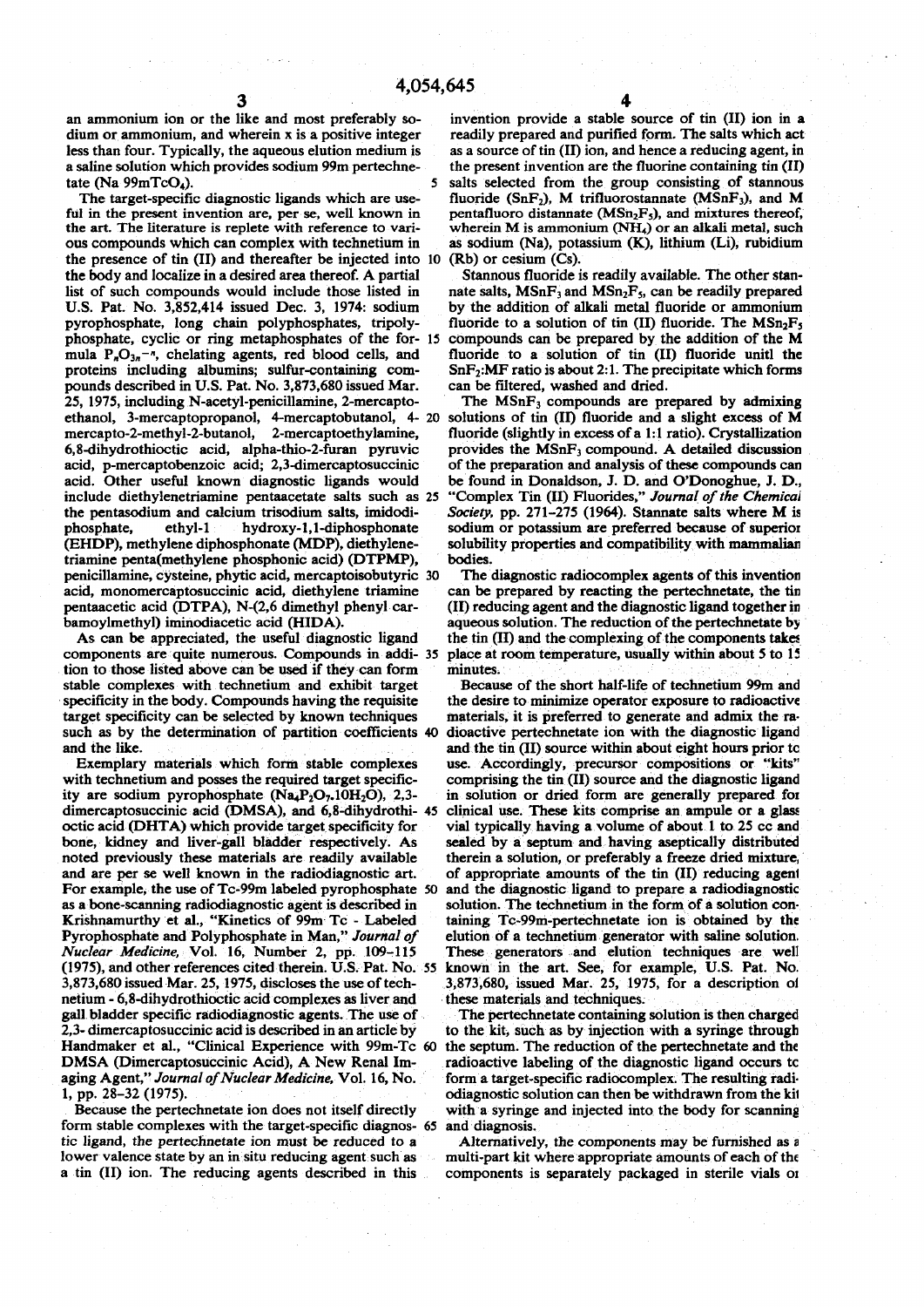ampules and admixed just prior to use, for example, where undesirable precipitates may be formed by admixture of the ligand and reducing agent components prior to labeling.

The amount of each of the components used in pre- 5 paring the radiodiagnostic solutions can vary. It is desirable to have sufficient quantities of reducing agent and diagnostic ligand present to reduce all of the pertechnetate ion contained in the eluate from the technetium generator and to complex the reduced technetium. 10 Thus, the reactants, or the prepared kits, are typically formulated to contain a large molar excess of the reducing agent over the pertechnetate ion, e.g. up to 10<sup>6</sup> and preferably 10<sup>5</sup> to 10<sup>6</sup> moles reducing agent per mole of pertechnetate ion. An excess of reducing agent is desir- 15 able to ensure that the pertechnetate is maintained at a reduced oxidation state. Due to equilibrium considerations the percent of diagnostic ligand which is labeled by a given amount of the technetium is increased when a large excess of tin (II) reducing agent is employed. 20

The mole ratio of diagnostic ligand to tin (II) reducing agent is preferably about 1:1 or greater and most preferably is in the range of about 1:1 to about 5:1 moles of diagnostic ligand per mole of reducing agent. Thus, a typical kit may contain the diagnostic ligand and reduc- 25 ing agent in these ratios.

The actual amount of Tc-99m pertechnetate ion which must be added to the components in the kit to provide a useful radiodiagnostic solution can vary greatly and is not critical. Sufficient technetium should 30 be present in the final solution to provide adequate imaging. The required amount can vary depending on several factors, e.g., (1) the mammal species to be studied; (2) the resolution power of the imaging device used; and (3) the needs of the individual researcher or cli- 35 nician. The amount of radioactive 99m-pertechnetate ion per milliliter of solution eluted from a Tc-99m generator decreases with the age of the generator and, accordingly, it becomes necessary to elute larger volumes in order to obtain the same amount of radioactiv- 40 ity. The radioactivity of the elution can be easily assayed with a conventional gamma detector.

Because the specific activity of the eluate can vary with time, and because the needs of each user will vary, it is difficult to set exact limits on the amount of Tc-99m 45 eluate which must be added to each unit of the other components or to each prepared kit. It is generally desired to provide sufficient radioactive technetium so that the researcher can obtain about 500,000 counts in a 1 to 5 minute diagnosis. Typical diagnostic solutions 50 may contain from about 100 microcuries to 50 millicuries per milliliter of radiodiagnostic solution, preferably from about 1 to 5 millicuries per milliliter. A total amount of 2 millicuries of radioactive material typically suffices for test purposes in the average (e.g. 70 kg) 55 human. Only about  $0.02 \times 10^{-10}$  gram of 99m-pertechnetate dissolved in a milliliter of aqueous medium (e.g. isotonic saline) is needed to provide 0.1 MCi/ml, and less than  $100 \times 10^{-10}$  gram (10-<sup>10</sup> gram-atoms) of 99m-pertechnetate per milliliter of solution provides 60 enough radioactivity for most uses. Generally amounts of generator eluate ranging from about 1 to about 10 ml are added to the freeze-dried contents of a kit as this provides sufficient radiodiagnostic solution for most purposes. 65

In order to minimize any precipitation of the compounds prior to formation of the radiodiagnostic complex, it may be beneficial to maintain the pH of the other **6** 

admixed components, e.g. a kit, in the acid range, e.g. pH 2 to 7 and preferably pH 3 to 5. Following formation of the radiocomplex, the pH need not be maintained in the acid range. It is preferred to maintain the pH of the radiodiagnostic solutions as nearly neutral as possible to minimize adverse reaction when the solution is injected into the body. However, due to the relatively small amounts employed, solutions having a pH within the ranges noted above do not cause excessive irritation when injected into the body. The adjustment of the pH can be readily accomplished with any acid or base which will form water-soluble salts. Preferably hydrochloric acid or sodium hydroxide is used. The pH of the solutions used to prepare the kits described herein is generally adjusted prior to lyophilization and no further pH adjustment is necessary when the radiodiagnostic solutions are subsequently prepared.

After injection into the body, the diagnostic radiocomplex solution is carried through the bloodstream and, depending on the nature of the diagnostic ligand, will localize in the bones, kidneys, liver, gall bladder, or other portion of the body. The time required to localize in the body so that meaningful imaging and diagnosis can occur will vary depending on the target area of the body. Typically, diagnostic scanning can be undertaken within about 30 minutes to 4 hours after injection.

As noted previously, the fluorine-containing tin (II) salts provide a more stable source of stannous ion and therefore a more stable kit than those prepared using reducing agents such as stannous chloride. The stability of the kit components is of great importance in the preparation of a radiodiagnostic agent. As noted previously herein, the degradation of other commonly used reducing agents, such as stannous chloride, results in the formation of undesirable radiocomplex species or byproducts which do not have the desired target specificity when injected into the body. The presence of these by-products is associated with the appearance of background images when the body is scanned, resulting in lack of clear definition of the intended target.

On manifestation of the stability of kits prepared according to the present invention is the percent of tin remaining as tin (II) after prolonged storage at room temperature. Typically, a kit will retain about 80-85 percent of the initial tin (II) after mixture and lyophilization. After prolonged storage, e.g. 9 months or more, the kits of the present invention retain about 90% of the tin (II) present after lyophilization, i.e. about 75% of the original tin (II) present prior to lyophilization. In contrast, a commercially available bone kit retains only about 50 percent of the initial amount of stannous chloride reducing agent after lyophilization and 8 months of refrigerated storage.

The present invention will be further described by reference to the following illustrative examples. In these examples the total injected dose was determined by counting the radioactive emissions over a given time period for each of the portions of the sacrificed animal, including the urine and feces, and summing these counts. The percent injected dose present in a particular portion is then determined by dividing the counts from that portion by the total counts for the animal.

Bone:tissue ratios are determined on the hind leg of the animal. These are calculated as counts per gram of tibia and fibula divided by the counts per gram of surrounding tissue.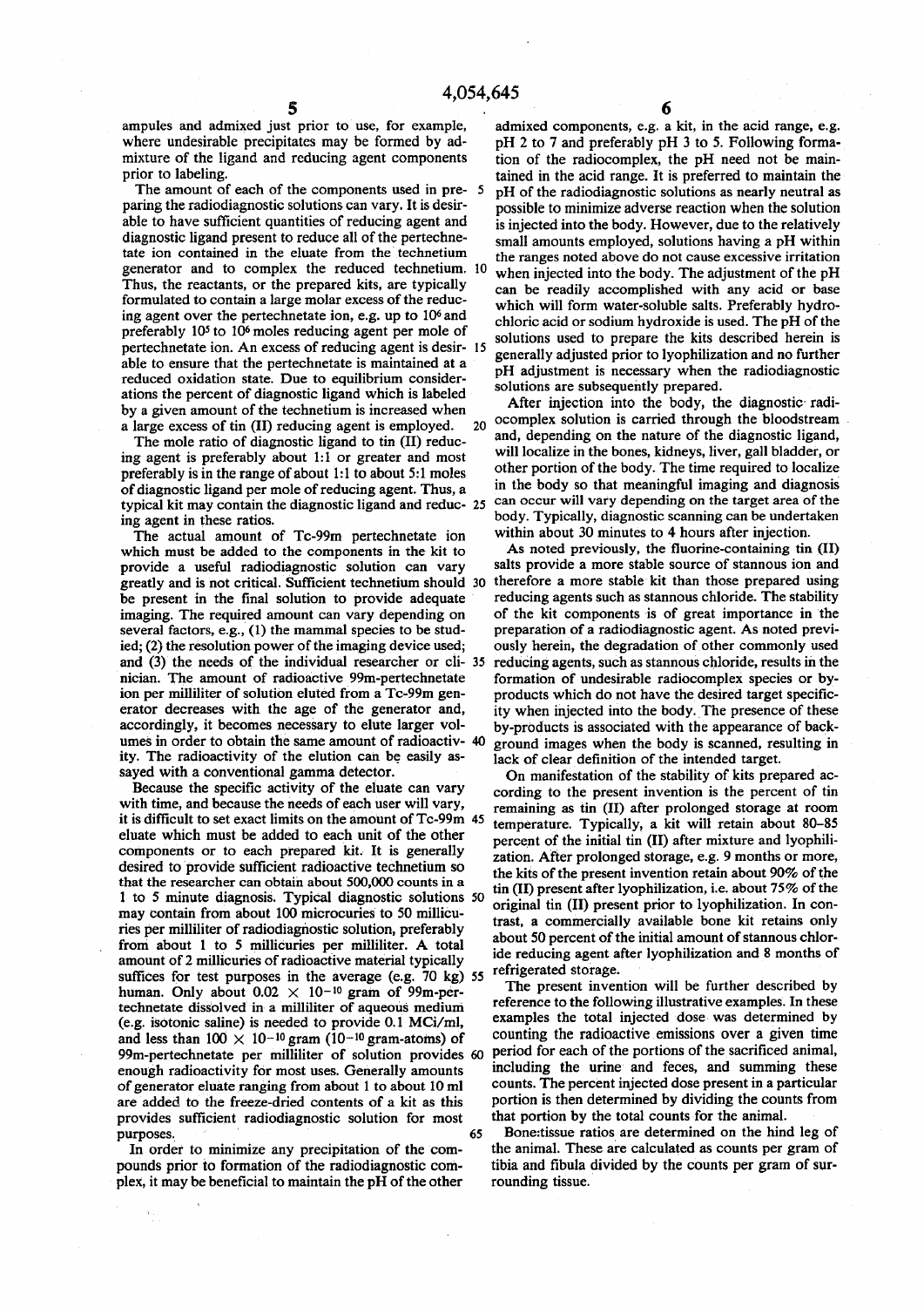# EXAMPLE 1

Kits useful for preparing radiodiagnostic solutions for imaging the skeletal portions of a mammal body were prepared. Radiodiagnostic solutions prepared accord- 5 ing to the present invention which comprise a radiocomplex containing a pyrophosphate diagnostic ligand were compared with solutions containing a radiocomplex which did not contain the pyrophosphate ligand.

Solutions were prepared as follows:

Solution  $1 - 500$  mg Na<sub>4</sub>P<sub>2</sub>O. 10H<sub>2</sub>O were dissolved in 50 ml of sterile water for injection. One ml of this solution contained 10 mg  $\text{Na}_4\text{P}_2\text{O}_7$ . 10 H<sub>2</sub>O, the amount needed for one kit.

Solution  $2 - 17.3$  mg  $SnF<sub>2</sub>$  was dissolved in 50 ml of 15 sterile water for injection. One ml of this solution contained 2.2  $\times$  10<sup>-3</sup>m. moles Sn<sup>+2</sup>, the amount needed for one kit.

Solution 3 — 9.2 mg of NaF were dissolved in 100 ml of sterile water for injection. One ml of this solution 20 contained  $2.2 \times 10^{-3}$ m. moles of NaF.

Kits containing radiocomplex precursor materials were prepared from the above solutions.

Kit A: To 1.0 ml of Solution 2 was added 1.0 ml of Solution 3 followed by 1.0 ml of Solution 1. The con- 25 tents were mixed by shaking.

Kit B: To 1.0 ml of Solution 1 was added 1.0 ml of Solution 2 with shaking.

Kit C: To 1.0 ml of Solution 2 was added 1.0 ml of Solution 3 and the mixture shaken. 30

Radiodiagnostic solutions for injection were prepared by adding to each kit 1.25 ml of saline eluate, from a Tc-99m generator, which contained  $100\mu$  curies/ml of Tc 99m-pertechnetate ion. The solution in each kit was then made up to 5 ml total volume by the addition of 35 sterile water. Mice were injected with each kit solution and metabolic distribution of radioactivity was determined after one hour. The results reported as percent injected dose of radioactive component are summarized

# EXAMPLE 2

A comparison of the heat aging characteristics of the kits of the present invention with prior art kits was performed as follows. Bone kits were prepared using  $NaSnF<sub>3</sub>$  and  $NaSnCl<sub>3</sub>$  as the reducing agent. Solutions were prepared in a dry box as follows:

Solution  $1 - 500$  cc Na<sub>4</sub>P<sub>2</sub>O<sub>7</sub> solution was prepared by dissolving 10.00 gr.  $Na_4P_2O_7$  in about 450 cc sterile water, adjusting pH to 5.0 with 6N HCl. The solution was diluted with water to 500 ml.

Solution  $2 - 0.100$  gm SnCl<sub>2</sub> 19 2H<sub>2</sub>O and 0.26 gm NaCl were dissolved in 100 ml sterile water and diluted with sterile water for injection to 100 cc volumetric flask.

Solution  $3 - 0.093$  gm NaSnF<sub>3</sub> solution was dissolved in 100 ml of sterile water.

Kits containing radiocomplex precursor materials were prepared from the above solutions.

Kit A: 250 cc of solution 1 and 100 cc of Solution 3 were combined. The pH was 4.74. The solution was dispensed in 1 ml quantities in a group of 64 vials.

Kit B: 250 cc of solution 1 and 100 cc of solution 2 were mixed and the procedure of Kit A was repeated.

Each of the vials was capped with a lyophilization stopper as filled, sealed with an aluminum overseal and frozen.

Twenty vials from each group were randomly selected and steam sterilized in an autoclave for 15 minutes at 121° C after which the vials were again frozen. The vials were then opened with minimum exposure to oxidation, allowed to thaw and placed in the lyophilizer. After lyophilization, the vials were sealed under nitrogen and placed in refrigerated storage.

Solutions were prepared from the kits by injecting saline solution containing Tc-99m-pertechnetate into the kits. Mice were injected with these kits. Metabolic distribution of radioactivity was determined after 2 hours and summarized as follows:

|       |                  | Reducing<br>Agent   | Liver | Stomach | <b>Bone:Tissue</b> |
|-------|------------------|---------------------|-------|---------|--------------------|
| Kit A |                  | NaSnF <sub>1</sub>  | 1.8%  | 2.7%    | 72:1               |
| Kit B |                  | NaSnCl <sub>1</sub> | .12.1 | 5.6     | 80:1               |
| Kit A | Steam<br>Steril- | NaSnF,              | 1.2   | 5.8     | 42:1               |
| Kit B | ized             | NaSnCl,             | 19.4  | 37.9    | 2:1                |

as follows:

|       | Liver | Bone    | Tissue | <b>Bone:Tissue</b> |    |
|-------|-------|---------|--------|--------------------|----|
| Kit A | 2.3%  | $0.9\%$ | 0.1%   | 61:1               |    |
| Kit B | 1.7   | 0.5     | 0.1    | 49:1               | 55 |
| Kit C | 58.1  | 0.2     | 0.04   | 18:1               |    |

Kits A and B prepared according to the present invention provided good bone to tissue ratios with relatively low liver uptake. Kit C which did not contain the 60 bone specific pyrophosphate ligand provided overall lower bone uptake and lower bone-to-tissue ratios. The use of Kit C also provided extremely high liver uptake. Thus, while all three kits were able to reduce technetium and provide a bone-seeking complex, the composi- 65 tions of the present invention, which included a bonespecific ligand, gave superior results as evidenced by lower liver uptake and higher bone to tissue ratios.

50 These experiments demonstrate the stability of kits prepared according to the present invention when exposed to accelerated heat aging (steam sterilization). While the properties of kits using  $NaSnF_3$  and  $NaSnCl_3$ as reducing agents were initially comparable, the accel-5 erated aging data indicated that the kits using the stannous chloride reducing agent were degraded. This was evidenced by relatively high concentration of radioactive component in the stomach, indicating the presence of free (unreduced) technetium in the injected solution, and by greatly reduced bone-to-tissue ratios. The kits of the present invention underwent the severe aging conditions with relatively little degradation.

### EXAMPLE 3

A kit for providing a radiodiagnostic solution suitable for imaging kidneys was prepared as follows:

Ninety milligrams of dimercaptosuccinic acid and 20 mg NaSnF3 were weighed and transferred to a 100 ml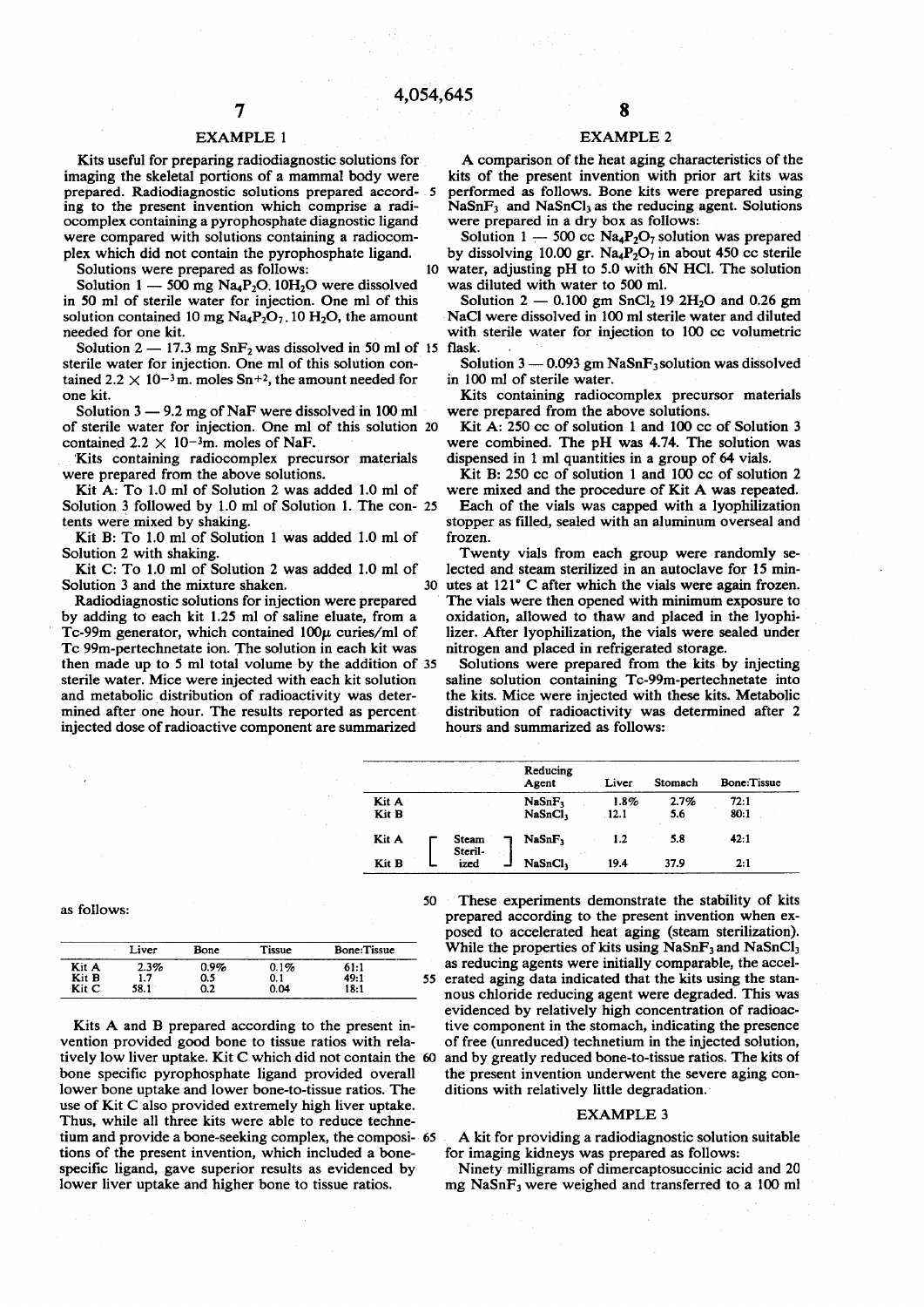volumetric flask. The flask was flushed with nitrogen and transferred to a drybox under a nitrogen atmosphere. The flask was filled to the mark with sterile  $H_2O$ for injection and shaken and warmed slightly until all the solid had dissolved. The resulting solution was 5 5 mmolar in DMSA and 1 mmolar in Sn+<sup>2</sup> . Kits were prepared by dispensing 2 cc of the solution into 10 cc vials. The vials were stoppered, transferred from the drybox and frozen. The contents of each kit was then lyophilized. 10

The contents of each of the kits was diluted to a total volume of 5.0 cc with normal saline and a volume of Tc 99m-pertechnetate in saline sufficient to provide 25 to 50  $\mu$ Ci/ml. One-tenth of a cc of the solution was injected per mouse and metabolic distribution of radioac- 15 tivity after 2 hours was determined. The results are summarized as follows:

|                     | % injected dose |    |
|---------------------|-----------------|----|
| Lungs               | 0.6             |    |
| Liver               | 7.1             |    |
| Spleen and pancreas | 0.3             |    |
| Kidneys             | 26.6            |    |
| Stomach and gut     | 4.4             |    |
| Heart               | 0.3             |    |
| 0.3 cc blood        | 1.8             |    |
| Carcass             | 18.5            | 25 |
| Urine and feces     | 40.1            |    |

These results indicated an acceptable kidney imaging agent.

#### EXAMPLE 4

Radiodiagnostic solutions for imaging bones using  $SnF<sub>2</sub>$  and NaSnF<sub>3</sub> as the reducing agents were prepared as follows:

Solution A ( $NaSnF<sub>3</sub>$  reducing agent)

0.1g Na<sub>4</sub>P<sub>2</sub>O<sub>7</sub>.10H<sub>2</sub>O, 0.035 g SnF<sub>2</sub>, and 0.009 g NaF were dissolved in 400 ml saline for injection. The initial pH of the mixture was 5.2 and was adjusted to 7.0 with .01N NaOH before diluting to 500 ml with normal saline. 5.0 ml of this solution was placed in each of 4-20 cc 40 vials. One of the vials was labelled with Tc 99m-pertechnetate and used immediately. The other three were placed in a freezer. The remainder of the stock solution was placed in polyethylene bottles and stored overnight at room temperature. 45

Solution B ( $SnF<sub>2</sub>$  reducing agent)

0.1 g  $Na_4P_2O_7 \cdot 10H_2O$  and 0.035 g  $SnF_2$  were placed in another 500 ml flask and treated identically to the solutions described above.

Mice were injected with each of the two radiodiag- 50 nostic solutions prepared above and metabolic distribution of radioactivity was determined. The distribution indicated these solutions were satisfactory as bone imaging agents.

Two kits of each of the frozen solutions of A and B 55 were prepared by lyophilization as described hereinbefore. Radiodiagnostic solutions were prepared from the kits by addition of saline solution containing Tc 99mpertechnetate to the vial. Mice were injected with the radiodiagnostic solution and the metabolic distribution 60 determined after two hours. Kit A showed 4.9% and 6.1 % in the liver with bone:tissue ratios of 36:1 and 40:1, while B showed 1.3% and 1.2% in the liver with bone:tissues of 86:1 and 53:1.

# EXAMPLE 5 65

A radiodiagnostic solution for imaging the liver and gall bladder was prepared using 6,8-dihydrothioctic acid as the diagnostic ligand and sodium trifluorostannate as the reducing agent.

To vials containing 2.3 mg of 6,8-dihydrothioctic acid was added 1 ml of an aqueous solution containing 4.91 mg sodium bicarbonate, 1 ml ethanol and 1 ml of an aqueous solution containing 0.44 mg sodium trifluorostannate. A quantity of saline solution containing Tc 99m-pertechnetate ion was added to each vial in sufficient quantity to provide 250  $\mu$ Ci per vial.

After 20 minutes the solutions were injected into mice and metabolic distribution determined at 5 minutes, 1 hour and 2 hours. The results showed sufficient localization in the liver and gall bladder to provide useful diagnostic images.

#### EXAMPLE 6

A radiodiagnostic solution for skeletal imaging was prepared using sodium pentafluorodistannate as the reducing agent. A first solution was prepared under nitrogen by dissolving 10 grams of sodium pyrophosphate decahydrate,  $Na_4P_2O_7 \cdot 10H_2O$ , in 450 ml deaerated sterile water for injection. The pH was adjusted to 5.1 with 6N hydrochloric acid. The volume was adjusted to 500 ml with sterile water.

A second solution was prepared by dissolving 0.44 grams of sodium pentafluorodistannate in 500 ml of sterile water.

 $30$  tering the resulting solution through a 0.2 $\mu$ m filter, and Kits were prepared by mixing the two solutions, fildispensing 1 cc of the solution into 10 cc pharmaceutical vials. The filled vials of the bone agent were lyophilized and sealed under nitrogen for storage.

35 The contents of a kit was radioactively labeled by adding to each kit a saline solution containing sufficient Tc 99m-pertechnetate ion to count skeletal portions of mice. The efficacy of the labeled kit was tested by injecting the prepared solution into a Swiss Webster mouse. After two hours the mouse was sacrificed and the biological distribution was determined. The percent injected dose in the liver was found to be 1.5 percent. The bone:tissue ratio was 58:1. These results indicate the kit provided a satisfactory bone-imaging radiodiagnostic solution.

# EXAMPLE 7

A radiodiagnostic solution for kidney imaging was prepared using sodium pentafluorodistannate as the reducing agent and 2,3-dimercaptosuccinic acid (DMSA) as the diagnostic ligand. A first solution was prepared in a nitrogen atmosphere by dissolving 1.2 g of 2,3-dimercaptosuccinic acid in 400 ml of absolute ethanol and diluting to 1500 ml with sterile water for injection.

A second solution was prepared by dissolving 0.264 g of sodium pentafluorodistannate in 500 ml of sterile water for injection.

Kits were prepared by mixing the two solutions, filtering through a  $0.2\mu$ m filter and dispensing 3 cc of the solution into 10 cc pharmaceutical vials. The filled vials of the kidney agent were lyophilized and sealed under nitrogen for storage.

The contents of the kits were radioactively labeled by adding to each kit a saline solution containing sufficient Tc 99m-pertechnetate ion to count the kidneys of rats. The efficacy of the labeled kits was tested by injecting the prepared solutions into twelve rats 15-30 minutes after labeling. Biological distribution was determined in